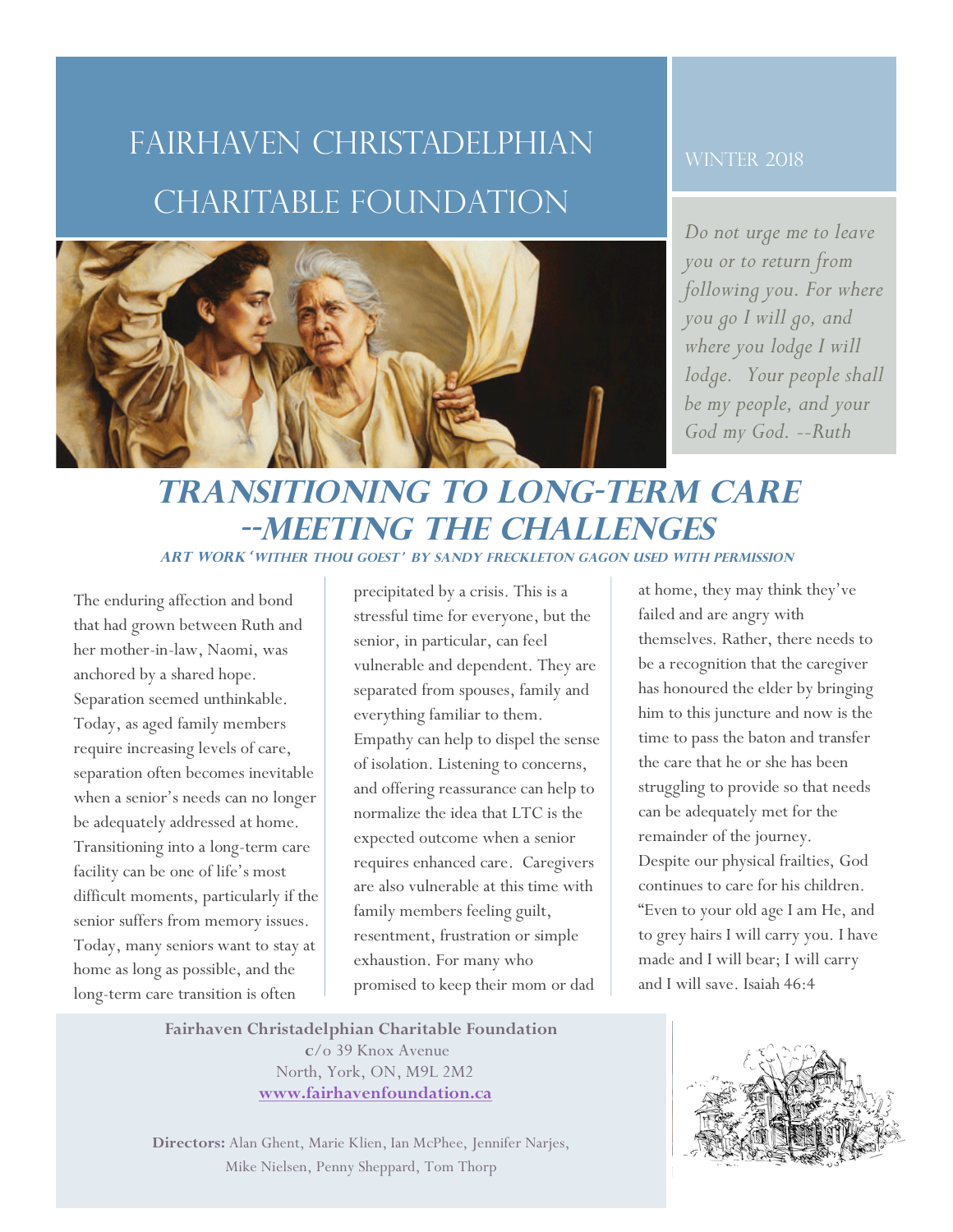### Long term care **HOMES**

\* Provide help with most or all daily activities and access to 24 hour nursing and personal care with on-sight supervision to ensure your well being \* All applications to LTCH are arranged by Local Health Integration Networks (LHIN) in Ontario. These services used to be provided by Community Care Access Centres \* Your local LHIN will determine your eligibility, tell you about homes in your area and the costs, and help you apply \* To find the right home, visit several in your area, ask questions and read the Ministry of Long Term Care's report about each home

\* You can apply to a maximum of 5 homes. LHIN will co-ordinate your application for you.

\* When your application is accepted, you may have to wait until a bed becomes available. LHIN will contact you when space becomes available. You have 24 hours to accept or reject the offer.

\* If you accept the offer, you have up to five days to move in.

\* If you refuse the offer, your application to all chosen homes will be cancelled. You will not be able to reapply for 12 weeks after the day you were removed from the waiting list, unless there is a significant change in your condition or circumstances. In Ontario, LHIN can be contacted by phone at 310-222 or online at healthcareathome.ca.

I am quite anemic and the doctors are telling me to eat more red meat and green leafy vegetables. It is hard to do this on my income.



# The Foundation's terms oF reference

How can the Fairhaven Foundation be of assistance to your ecclesia? Are there health and welfare needs in your meeting that require attention, but ecclesial resources are strained or insufficient? The Foundation, operating under the applicable government regulations, may provide grants only to registered charities in Canada. We must disperse a percentage of our investment income each year, based upon a government regulatory formula.

Ecclesias in Canada may request assistance from the Foundation by following these guidelines:

Only requests from Arranging Boards will be considered. Requests from an individual member of an ecclesia will not be accepted by the Foundation. Priority is to be given to the welfare needs of Christadelphian elderly, since this reflects the original purpose of Fairhaven House. If additional funds are available after meeting these needs, then more general health and

welfare needs of the Christadelphian community will be considered, followed by health and welfare needs of the community at large. Requests must be in writing and should document, in confidence, the need, the background, the amount of help required and the amount of help being provided by the ecclesia. It is expected that the ecclesia requesting support will also provide funds to assist from its own resources. It is preferable, if possible, that ecclesias address emergency situations, and subsequently follow up with a request to the Foundation. The board of the Foundation considers requests at its semi-annual meetings in March and August each year. Emergency requests will also be addressed as quickly as possible.

Requests may be sent to: The Fairhaven Christadelphian Foundation c/o Sister Penny Sheppard, Secretary 39 Knox Avenue North York, ON, M9L 2M2